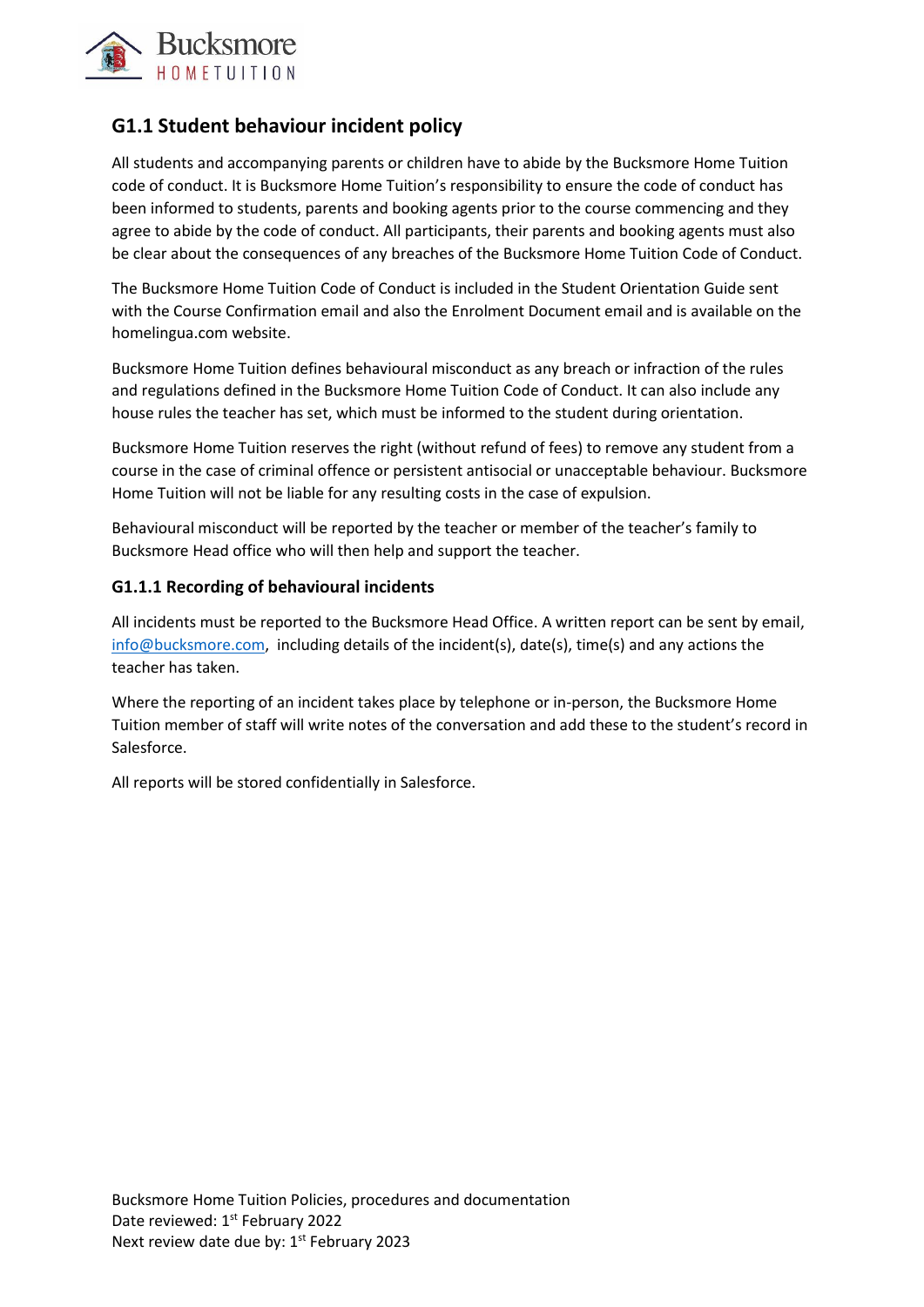

## **G1.1.2 Behavioural incidents stages**

Initial and minor behavioural incidents will be managed by the student's teacher. Serious breaches or subsequent incidents will be managed by the Academic Manager. The below stages should be followed sequentially, except for serious or gross misconduct incidents.

| <b>Stage</b>                                    | Procedure                                                                                                                                                                                                                                                                                                                                                                                                                                                                    | <b>Reporting</b>                                                                                                                                             | <b>Follow on Action</b>                                         |
|-------------------------------------------------|------------------------------------------------------------------------------------------------------------------------------------------------------------------------------------------------------------------------------------------------------------------------------------------------------------------------------------------------------------------------------------------------------------------------------------------------------------------------------|--------------------------------------------------------------------------------------------------------------------------------------------------------------|-----------------------------------------------------------------|
| $1 -$ Minor<br>behavioural<br>incident or issue | <b>Informal discussion</b><br>Managed by the teacher with the student / accompanying participant.<br>Should be handled at the time of the incident and the student reminded about the<br>code of conduct and given the opportunity to reflect<br>It is important to note that the minor behavioural issue may be related to home<br>sickness or initial settling in difficulties. This should be closely monitored and if<br>appropriate additional welfare support provided | Teacher should make a written<br>log of the incident, in case there<br>is a future occurrence                                                                | <b>Teacher monitors</b>                                         |
| $2$ – First breach                              | Verbal warning - Teacher gives a formal verbal warning to the student and informs<br><b>Bucksmore Head Office</b><br>A member of the Bucksmore team will speak to the student and also inform parents<br>/ guardian / booking agent<br>The code of conduct is reviewed with student and parents / guardian / booking<br>agent and explains subsequent steps should there be any more behavioural<br>incidents                                                                | Teacher makes written log and<br>informs Bucksmore Head Office                                                                                               | <b>Bucksmore actively</b><br>monitors situation<br>with teacher |
| $3 - Second$<br>breach                          | Written warning - Bucksmore Head Office will issue a written warning to the<br>student which will be sent to the parents / guardian / booking agent<br>Sanctions against the student may be applied such as exclusion from family<br>activities                                                                                                                                                                                                                              | Teacher provides written incident<br>report and Bucksmore Head<br>Office will add action points /<br>notes and then add to student's<br>record in Salesforce | If reoccurs, move<br>to stage 4                                 |

Bucksmore Home Tuition Policies, procedures and documentation Date reviewed: 1st February 2022 Next review date due by: 1<sup>st</sup> February 2023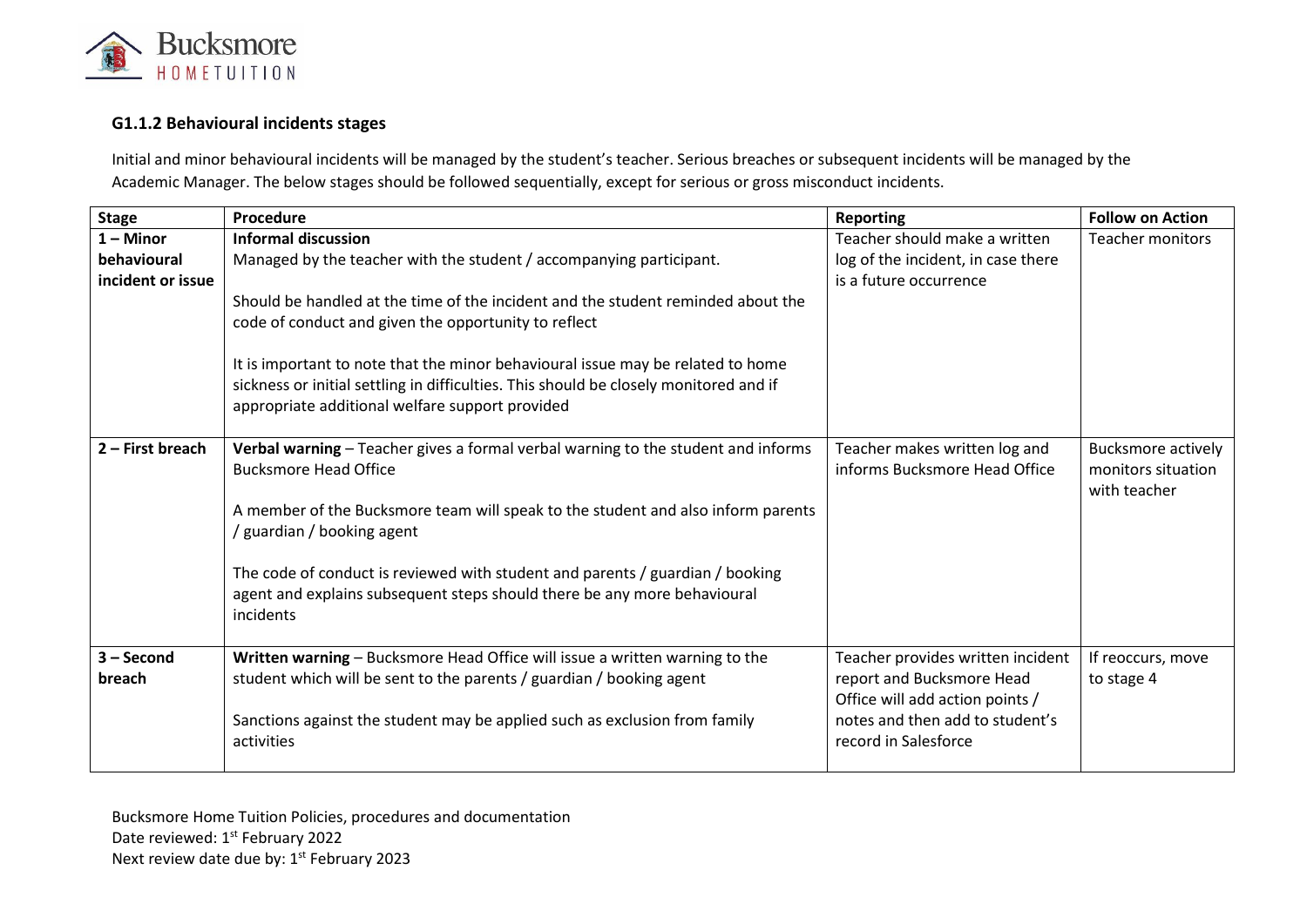

| 4 - Third breach                             | Behaviour meeting - A member of Bucksmore Head Office will meet all<br>parties, where practicable.<br>A final written warning issued to the student which will be sent to the<br>parents / guardian / booking agent                                                                                                                                                                                     | Record meeting notes and any action points.<br>Added to student's record in Salesforce                         | If reoccurs, move<br>to stage 5 / May<br>be requested to<br>leave the course |
|----------------------------------------------|---------------------------------------------------------------------------------------------------------------------------------------------------------------------------------------------------------------------------------------------------------------------------------------------------------------------------------------------------------------------------------------------------------|----------------------------------------------------------------------------------------------------------------|------------------------------------------------------------------------------|
| $5 -$ Serious<br>incident                    | Serious incident meeting - A member of Bucksmore Head Office will meet<br>all parties<br>Written report will be issued with notes, action plan and/or sanctions sent<br>to the parents / guardian / booking agent<br>In the case of the student being requested to leave the course, Bucksmore<br>will issue a written official notification and parents / student asked to<br>make travel arrangements | Meeting notes will be recorded along with<br>and any action points. Added to student's<br>record in Salesforce | May be<br>requested to<br>leave the course                                   |
| $6 -$ Serious<br>second incident             | Bucksmore will issue a written official notification that student is required<br>to leave the course<br>Parents / student / booking agent asked to make travel arrangements                                                                                                                                                                                                                             | Meeting notes will be recorded along with<br>and any action points. Added to student's<br>record in Salesforce | Required to leave<br>the course                                              |
| 7-Gross<br>misconduct or<br>criminal offence | Serious incident meeting - A member of Bucksmore Head Office will meet<br>all parties and if applicable local authorities<br>Bucksmore will issue a written official notification that student is required<br>to leave the course<br>Parents / student / booking agent asked to make travel arrangements                                                                                                | Meeting notes will be recorded along with<br>and any action points. Added to student's<br>record in Salesforce | Required to leave<br>the course and/or<br>reported to local<br>authorities   |

Bucksmore Home Tuition Policies, procedures and documentation Date reviewed: 1st February 2022 Next review date due by: 1<sup>st</sup> February 2023